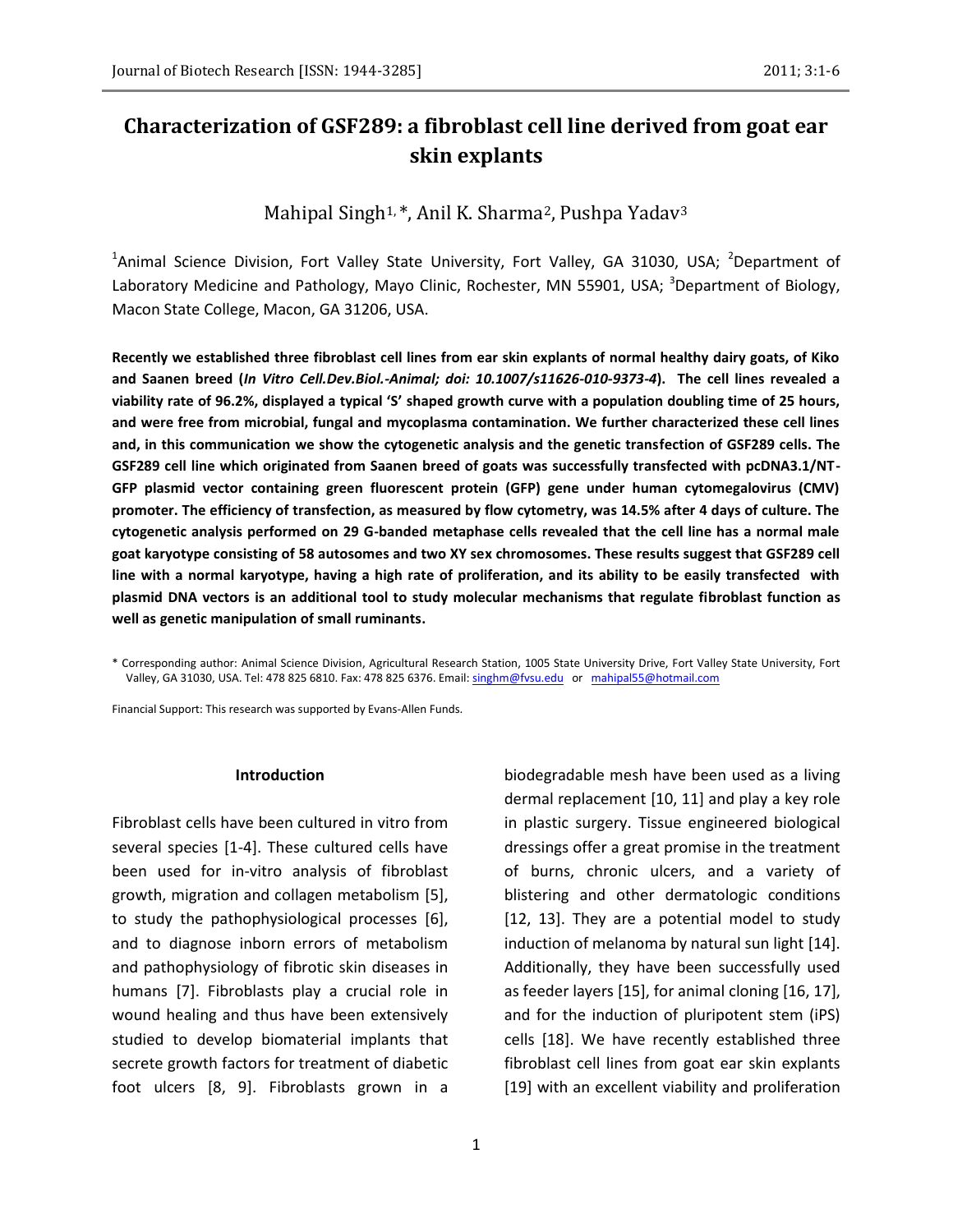rate. We further characterized these cell lines and here we show the cytogenetic analysis and the potential of these cells for genetic manipulation.

# **Materials and Methods**

## *Growth media and cell culture*

Porcine fibroblast complete growth medium (P-116; cat. no: P116-500) was obtained from Cell Applications, Inc. (San Diego, CA). Liquid nitrogen stocks of GSF289 cell line were expanded in T-25 tissue culture flasks. Briefly, the cryovial was thawed quickly in a  $37^{\circ}$ C water bath and the contents of the vial transferred to a 15 ml centrifuge tube containing 7 ml of warm medium. The cells were centrifuged at 200 x g for 7 min and the pellet was re-suspended in 4 ml of media. An aliquot was taken for determining the cell count by trypan blue dye exclusion method [20] and the rest of the cells were transferred to T-25 flasks for culturing at 37 $\degree$ C, 5% CO<sub>2</sub> in a humidified environment. The cells were passaged at 60-80% confluence as described before [19], and used for karyotype and transfection experiments.

#### *Karyotyping*

Goat cells at passage 4 were processed for karyotyping using previously established methodologies [21] by Cell Line Genetics (Madison, WI; [www.clgenetics.com\)](http://www.clgenetics.com/). Chromosome assignments were made according to the Atlas of Mammalian Cytogenetics [22].

# *Green fluorescent protein (GFP) transfection and flow cytometric analysis of GFP expression*

Goat skin fibroblast (GSF289) cells were transiently transfected with pcDNA3.1/NT-GFP plasmid DNA using Lipofectamine 2000 reagent (Life Technologies Corp., Carlsbad, CA, USA) according to the manufacturer's specifications. Briefly, 24 h before the transfection, GSF289 cells were seeded in a 6-well tissue culture plate at a density of 5 x  $10^5$  cells in 2 ml of growth medium and incubated overnight to reach approximately 60-80% confluence. Prior to transfection, the growth medium was replaced with 2 ml of OPTI-MEM transfection medium. On the day of transfection, 2 μg of plasmid DNA was diluted into OPTI-MEM (Life Technologies Corp., Carlsbad, CA, USA) and mixed with 6 µg of Lipofectamine 2000 reagent. The DNA-Lipofectamine complexes were added to the cells and incubated for 6 h. Subsequently, the transfection medium was replaced with growth medium. The GFP expression was assessed 24- 96 h post-transfection and results recorded after 96 h. An Accuri C6 Flow Cytometer System with CFlow® Plus Software was used for flowcytometric analysis. Single cell suspensions of GSF289 cells were passed through a 488 nm laser for excitation, and fluorescence emissions were collected at 530 nm for GFP expression. At least, 15,000 gated events were collected for each sample. The mock transfected cells were used to set the gate.

#### **Results**

# *Cytogenetic analysis of GSF289 cell line*

The cytogenetic analysis of GSF289 cell line, which was derived from a male goat of Saanen breed, was performed on twenty-nine Gbanded metaphase cells at passage 4. The diploid (2x) number of the chromosomes in this cell line was determined to be 60,XY. As can be seen in fig. 1 (panel B), it consisted of 58 autosomes and two (X and Y) sex chromosomes, which is consistent with earlier studies on goat cytogenetics [3, 23, 24]. In this study, out of a

2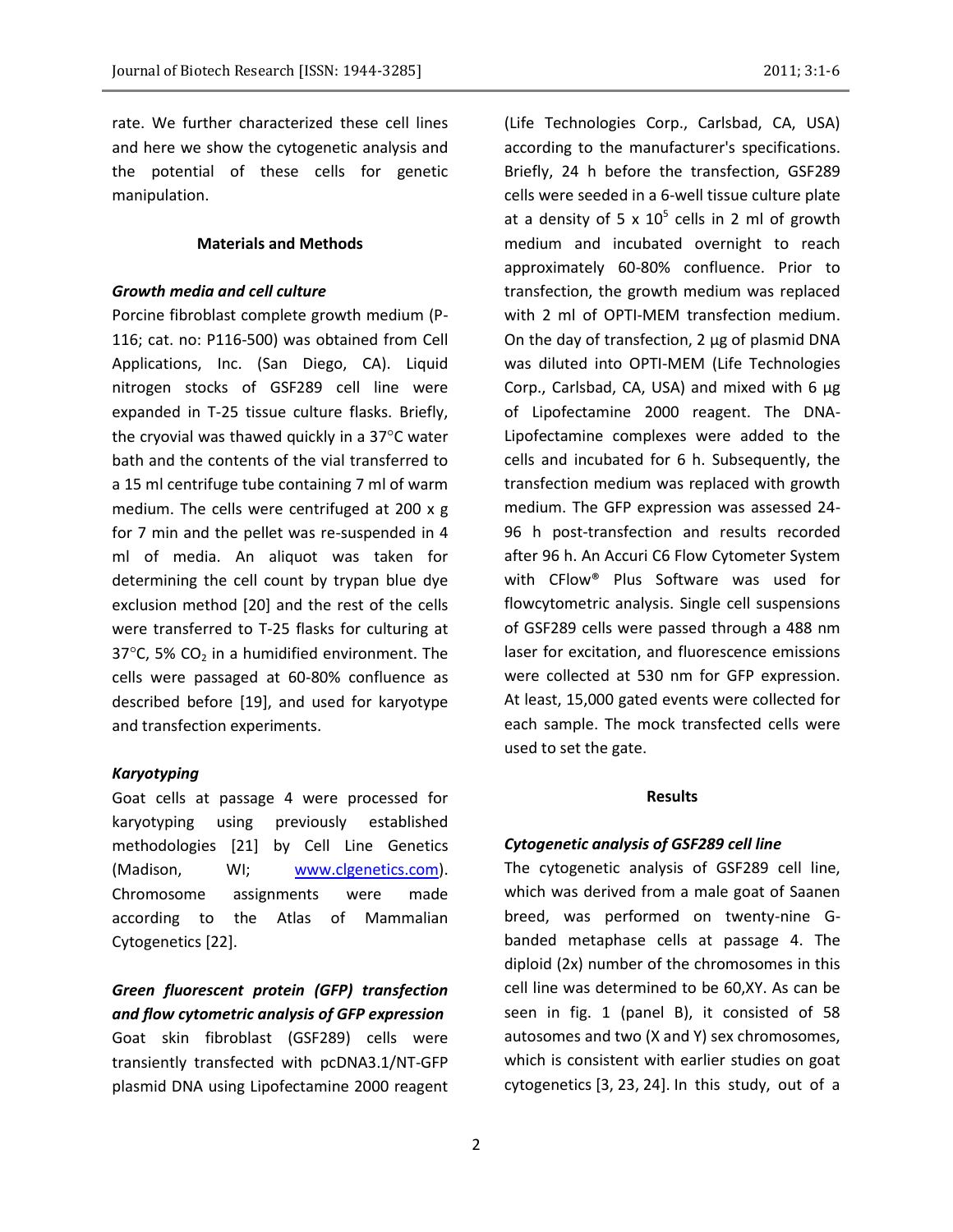

**Figure 1:** Karyotype of GSF289 fibroblast cells (passage 4). Panel A is a metaphase spread and panel B is karyotype.

total of 29 cells analyzed, 27 demonstrated an apparently normal male karyotype, while two cells demonstrated non-clonal chromosome aberrations. These aberrations were thought to be most likely technical artifacts and thus these results were apparently consistent with a normal male goat karyotype.

# *Transfection of GSF289 cells with a GFP-based plasmid DNA vector*

Plasmid pcDNA3.1/NT-GFP vector containing GFP gene under human cytomegalovirus (CMV) promoter was transfected in fifth passage fibroblast cells. The expression of GFP gene was observed under Zeiss Axiovert 40 CFL Inverted microscope (Carl Zeiss) after 24-96 h posttransfection. As can be seen in fig. 2, panel B and D, the expression of GFP protein in transfected fibroblast cells was clearly visible as green fluorescence. We also performed quantitative analysis of the GFP expressing fibroblast cells using flow cytometry. The efficiency of GFP transfection was calculated as percentage of total cells expressing green

fluorescence. As can be seen in fig. 2, lower panel E1-E3, 14.5% of the transfected cells in our experiments expressed GFP gene.

## **Discussion**

Dermis, an inner thick layer of skin, is primarily composed of fibroblast cells. These cells synthesize a collagen rich extracellular matrix that provide main structure and strength to the skin. Skin fibroblast cells have been cultured in vitro from human and other animal species and have been used for both basic and applied research. In vitro culture of fibroblast cells provide an excellent model system to study the molecular mechanisms regulating fibroblast function in normal and disease tissues. In addition, in vitro culture of these cells offer great promise for producing site-specific genetically modified animals such as knock-out animals by somatic cell cloning. However, for the success of such studies, establishment of species, tissue or disease-specific fibroblast cell lines with high rate of proliferation, longevity,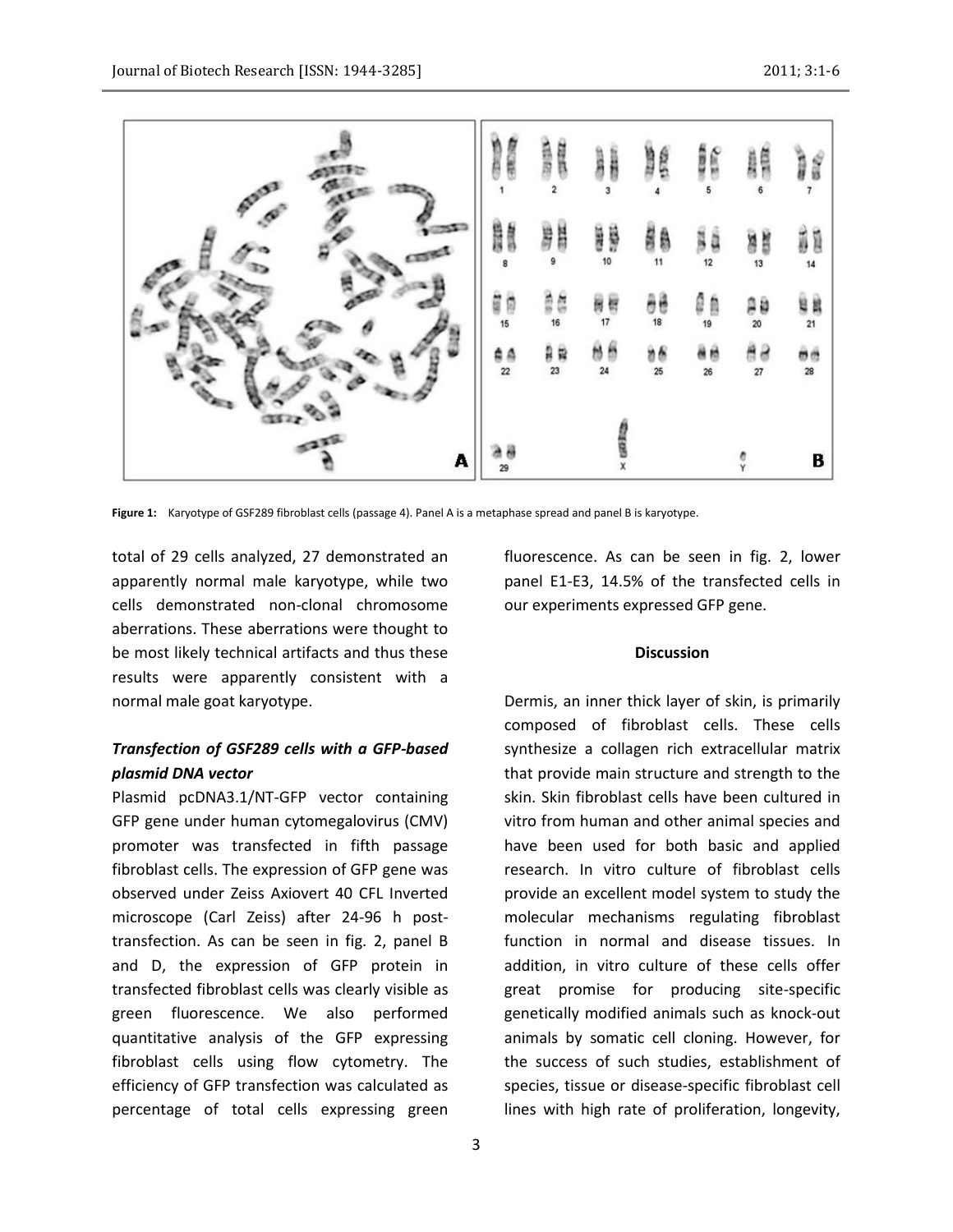



**Figure 2:** Transfection of fibroblast cells with GFP gene containing plasmid pcDNA3.1/NT-GFP: Panel A and B are 10x magnified light and fluorescent microscopic images of GFP transfected cells, whereas panel C and D are similar but 40x magnified images. Arrow indicates an example of a GFP transfected fibroblast cell. Lower panels E1, E2 and E3 are flow cytometric analysis of non-transfected control and GFPtransfected fibroblast cells after 4 days of transfection. The GFP expression in the fibroblast cells was visualized on a Zeiss Axiovert 40 CFL inverted microscope (Carl Zeiss). GFP fluorescence was detected using a filter set with band pass at 450 to 490 nm for excitation and band pass at 515 nm for emission.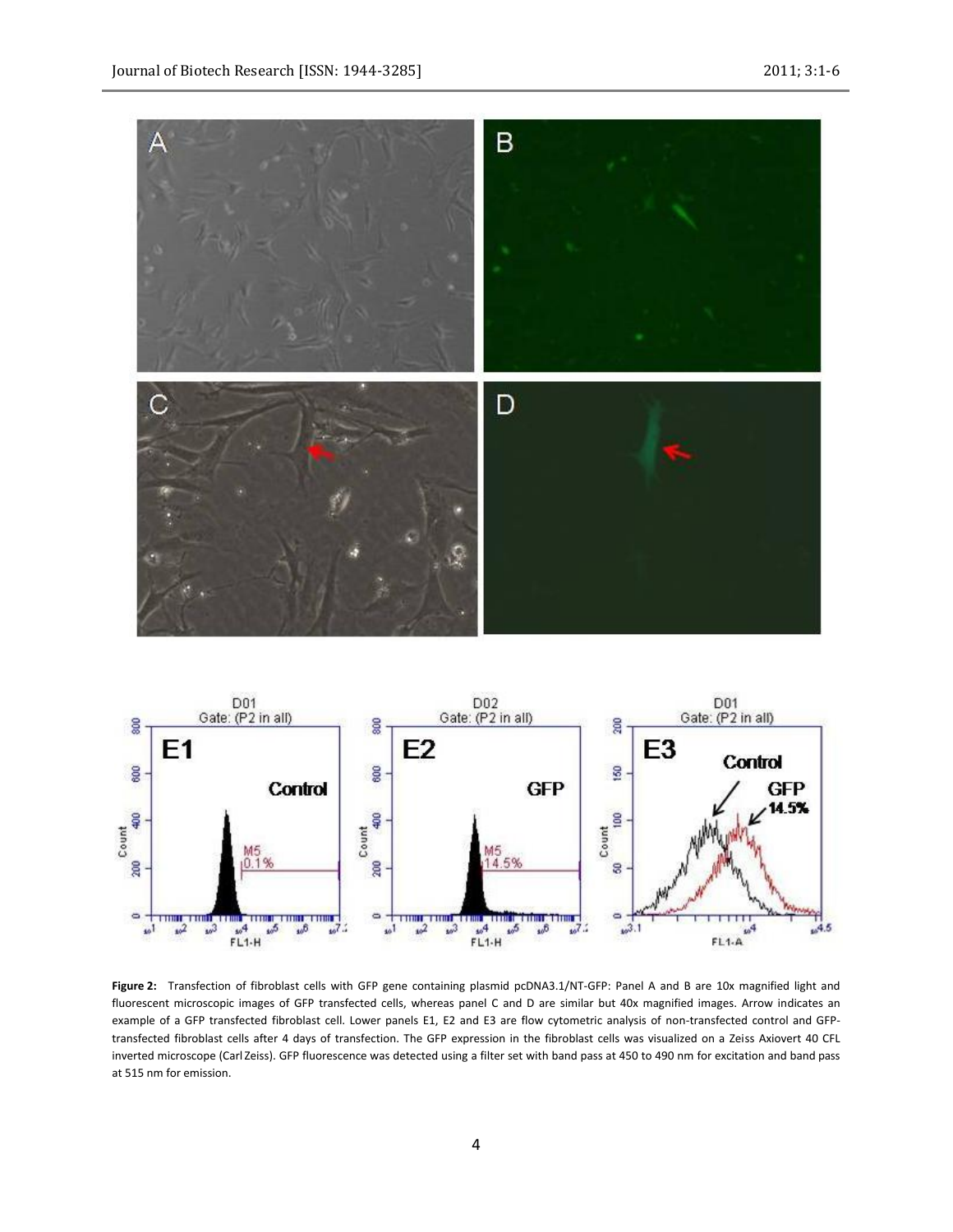genetic stability, and the potential for in vitro genetic manipulation are required. We had recently established three fibroblast cell lines from lower edge ear skin samples of healthy dairy goats with high rate of proliferation with a population-doubling time of 25 h and an excellent cell viability rate of 96.2% [19]. We further characterized GSF289 cell line (that was derived from Saanen breed of goats) with respect to its chromosomal profile, and its ability to gene transfection. The results demonstrated that the GSF289 cell line caries a normal male goat karyotype and it is genetically stable. Additionally, GSF289 cell line was easily transfected with a GFP gene containing plasmid DNA vector. Although the transfection efficiency in our experiments was low, increasing the transfection efficiency by standardizing various parameters and/or by testing different reagent/kit combinations from various vendors is always possible. It is easier to manipulate the genes in plasmid based DNA vectors (such as used in this study) having dual origins of replication (ori) sequences that allow these vectors to be replicated in both *E. coli* and eukaryotic cells. In conclusion, the high rate of proliferation, in combination with the ability of these GSF289 cells to be transfected with GFP plasmid, along with its normal karyotype, provide an additional tool to study molecular mechanisms regulating fibroblast function. This goat-specific fibroblast cell line can be used as an alternate animal model for human or goatspecific applications. In addition, this cell line has potential to study site-specific genetic modification of goat genome, prior to its nuclear transfer, to produce knock-out goats as has been shown earlier for goats and cattle [17, 25, 26].

# **Acknowledgements**

This research was supported by Evans-Allen Funds.

## **References**

- 1. Normand J, Karasek MA. A method for the isolation and serial propagation of keratinocytes, endothelial cells, and fibroblasts from a single punch biopsy of human skin. In Vitro Cellular and Developmental Biology - Animal. 1995; 31(6):447- 455.
- 2. Li LF, Guan WJ, Hua Y, Bai XJ, Ma YH. Establishment and characterization of a fibroblast cell line from the mongolian horse. In vitro cellular & developmental biology.Animal. 2009; 45(7):311-316.
- 3. Li XC, Yue H, Li CY, He XH, Zhao QJ, Ma YH, et al. Establishment and characterization of a fibroblast cell line derived from jining black grey goat for genetic conservation. Small Ruminant Res. 2009; 87(1-3):17-26.
- 4. Harper JM, Salmon AB, Leiser SF, Galecki AT, Miller RA. Skinderived fibroblasts from long-lived species are resistant to some, but not all, lethal stresses and to the mitochondrial inhibitor rotenone. Aging Cell. 2007 Feb; 6(1):1-13.
- 5. Gay S, Martin GR, Muller PK, Timpl R, Kuhn K. Simultaneous synthesis of types I and III collagen by fibroblasts in culture. Proc Natl Acad Sci U S A. 1976 Nov; 73(11):4037-4040.
- 6. Roperto F, Mingozzi C, Varricchio E, Di Guardo G, Bruno F. Primary cilium expression in cells from normal and pathological caprine skin. J Submicrosc Cytol Pathol. 1999 Jan; 31(1):169-171.
- 7. Uitto J, Jimenez S. Fibrotic skin diseases. clinical presentations, etiologic considerations, and treatment options. Arch Dermatol. 1990 May; 126(5):661-664.
- 8. Han SK, Kim WK. Revisiting fresh fibroblast allograft as a treatment for diabetic foot ulcers. Plast Reconstr Surg. 2009 Feb; 123(2):88e-89e.
- 9. Mansbridge JN, Liu K, Pinney RE, Patch R, Ratcliffe A, Naughton GK. Growth factors secreted by fibroblasts: Role in healing diabetic foot ulcers. Diabetes Obes Metab. 1999 Sep; 1(5):265-79.
- 10. Crews RM, Jennings JA, McCanless J, Cole JA, Bumgardner JD, Haggard WO. The characterization and optimization of injectable silicone resin particles in conjunction with dermal fibroblasts and growth factors: An in vitro study. J Biomed Mater Res B Appl Biomater. 2010 Apr; 93(1):227-235.
- 11. Cooper ML, Hansbrough JF, Spielvogel RL, Cohen R, Bartel RL, Naughton G. In vivo optimization of a living dermal substitute employing cultured human fibroblasts on a biodegradable polyglycolic acid or polyglactin mesh. Biomaterials. 1991 Mar; 12(2):243-248.
- 12. Grasset N, Raffoul W, Bigliardi P. Bioactive dressings. Rev Med Suisse. 2010 Feb 17; 6(236):354-357.
- 13. Miller CB, Wilson DA, Keegan KG, Kreeger JM, Adelstein EH, Ganjam VK. Growth characteristics of fibroblasts isolated from the trunk and distal aspect of the limb of horses and ponies. Vet Surg. 2000 Jan-Feb; 29(1):1-7.